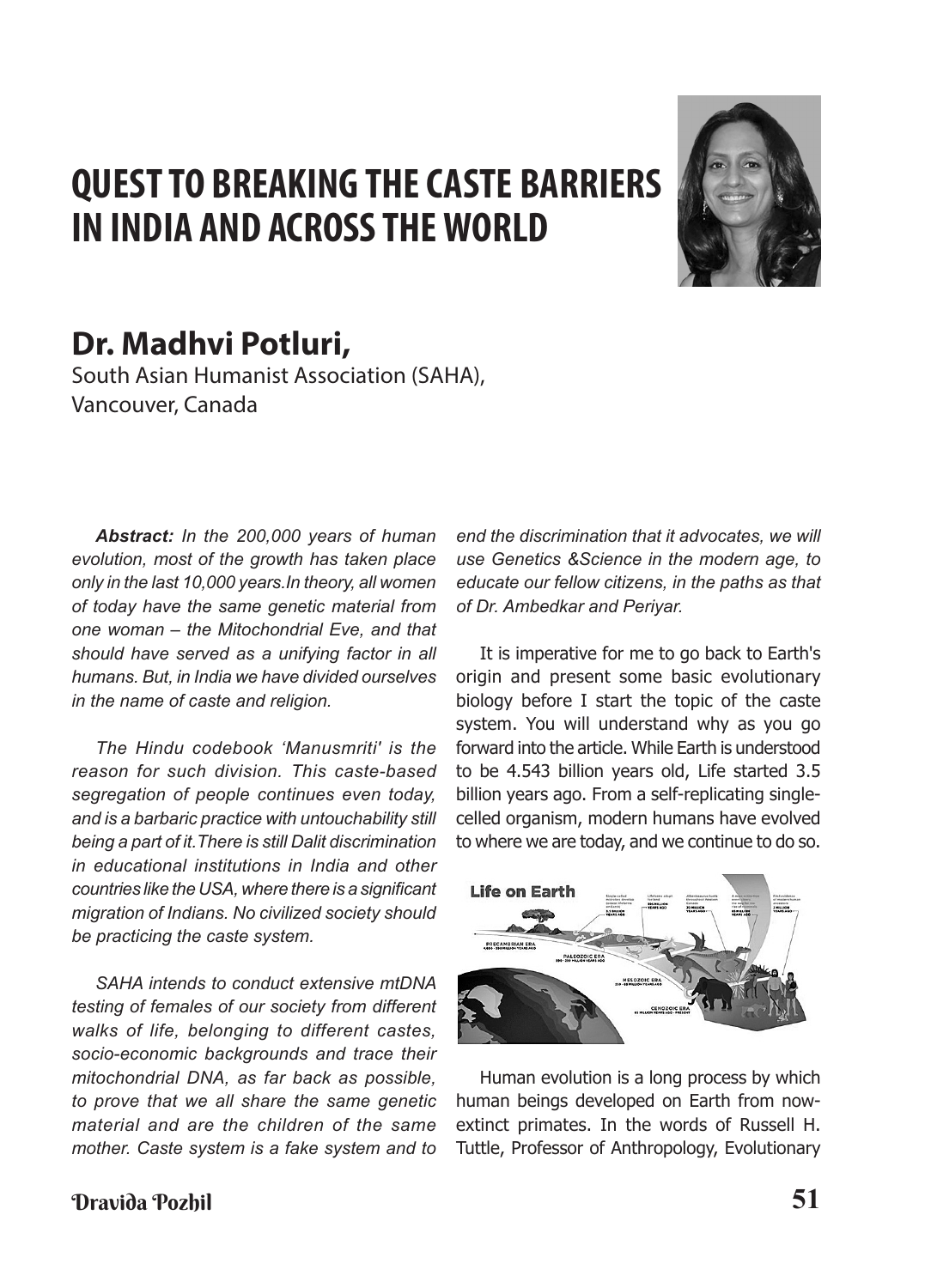Biology, History of Science and Medicine at the University of Chicago, *"the exact nature of our evolutionary relationships has been the subject of debate and investigation since the great British naturalist Charles Darwin published his monumental books On the Origin of Species (1859) and The Descent of Man (1871)".*

Contrary to popular belief, Darwin never claimed that "man descended from the apes." You would come across many people who question the theory of evolution based on this misrepresentation of Darwin's words. Today's scientists unanimously agree that both humans and apes had a common ancestor that existed millions of years ago. (This is in theory, and we have not been able to identify that primate yet).

Dr. Tuttle further opines that "The human "family tree" may be better described as a "family bush," within which it is impossible to connect a full chronological series of species, leading to Homo sapiens, that experts can agree upon). The illustration below explains one possible line of evolution of humans agreed upon by today's scientists.



**Evolution of Modern Humans**

This is one of the most debated issues in evolutionary biology. It is the most debated among the religious and the nonreligious. It is also one of the most studied and sought-after subjects for anthropologists and evolutionary biologists, and (many) other fields of research.

Scientists worldwide are continuing to study this topic, and while we anticipate the possibility of future research changing our current understanding of the origin of human evolution and migration, considering the various proposed theories, I take the liberty of using the most supported model by the majority of scientists till date. As new research emerges, as any responsible scientist would do, I will be open to amending this article in the future.

(I have used several sources as the basis for my article, and you will find the bibliography at the end).

#### **Where did we come from?**

While modern humans' exact origin is long debated, I choose to base my arguments on the 'Out of Africa' theory. I am not in support of the 'multi-regional' model proposed by some researchers as the current genomic evidence contradicts it. Please note that there is evidence of 1-3% of 'admixture' (mixing of genomes), which suggests humans' interbreeding in Asia and Europe. This was concluded from the studies conducted on the extinct hominids, Neanderthals and Denisovans.

The 'Out of Africa' is still the most widely accepted model and a testament to Charles Darwin's astuteness in coming up with the idea that human-life started in Africa. It remains the leading theory to date. David Begun, an anthropologist at the University of Toronto and Elmar Heizmann of the Natural history Museum of Stuttgart, suggested that the human-life may have started in Eurasia based on their reexamination of a 7 -9million old fossil found in Greece.

Even if their Eurasia theory gains popularity in the future, the foundation of my argument on the topic I choose to present in this article today should not change, i.e. **All humans have**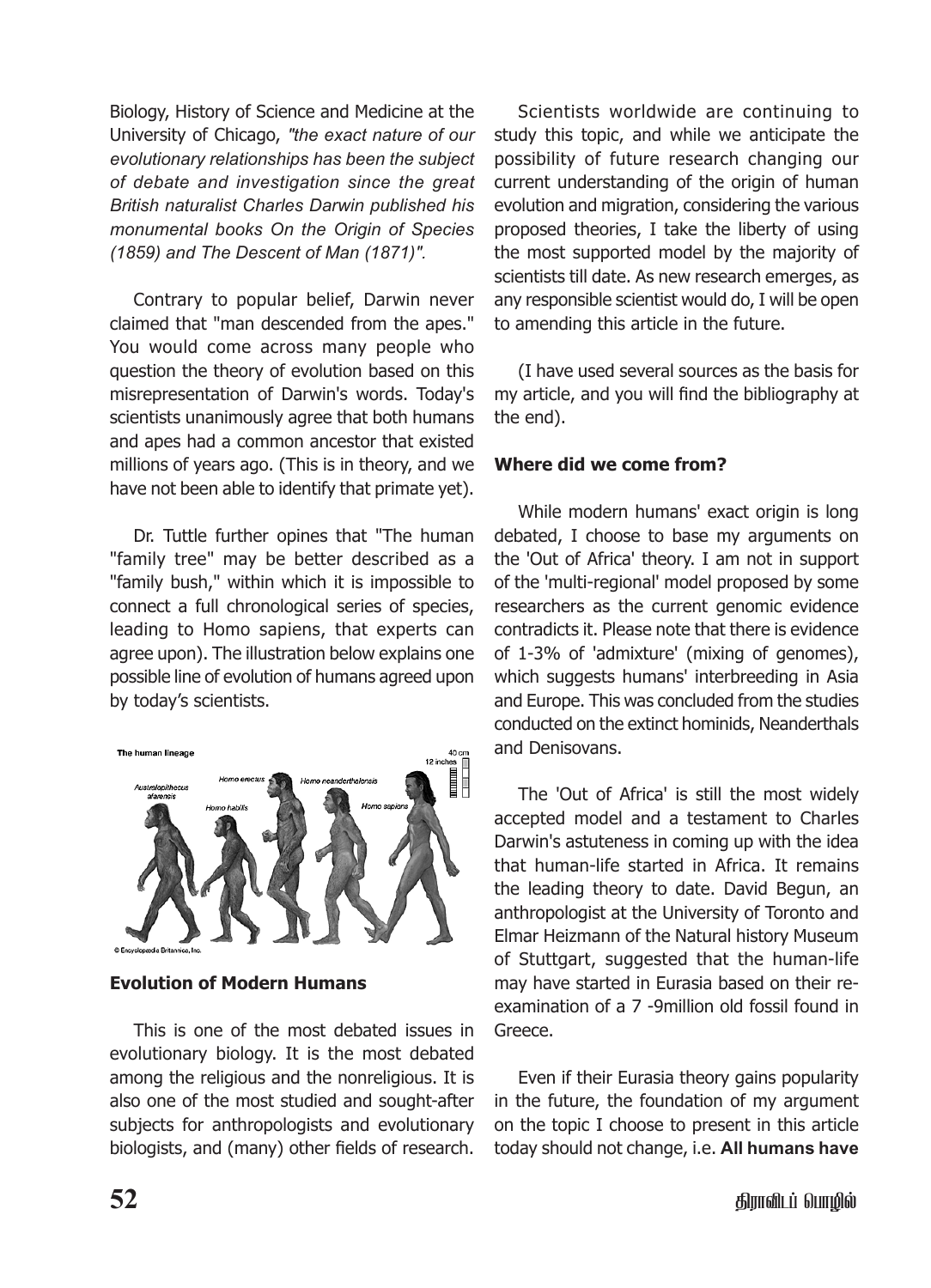**originated from one source; hence we are the offspring of the same mother with mild genetic variations that happened over time due to several environmental and genetic factors.**

#### **Mitochondrial Eve**

In the year 1987, Cann, Stoneking, and Wilson published the results of their worldwide study (most extensive to date) in Nature magazine. Its main point was that "all mitochondrial DNAs stem from one woman" and that she probably lived around 200,000 years ago in Africa. Mitochondrial DNA is only passed down the maternal line and **can be traced back to one woman.**

It doesn't imply that she was the only modern woman alive at that time; rather, it indicates that only her descendants survive to the present day.



Mitochondrial Eve Her daughters Their daughters All 21st-century women ♥ J ↓

As per this theory, all women today share the same genetic material, that of this Mitochondrial Eve (not to be confused with biblical eve). This extraordinary theory is the basis for SAHA's DNA project.

We only need knowledge of basic biology to understand this. The human cell has many components, two of which are the Nucleus and Mitochondria. Deoxyribonucleic acid, commonly known as DNA, is responsible for carrying the genetic instructions in human beings (and all living things) and, it is present in both these components of the cell. While the nucleus' DNA is known as Nuclear DNA (nDNA), the one present in the mitochondria is known as mitochondrial DNA (mtDNA). This illustration provides a simple explanation.

I hope this picture has helped you understand how in theory, all women of today have the same



Nuclear DNA is inherited from all ancestors (left panel); Mitochondrial DNA is inherited Nuclear DNA is inherited from all ancestors (left panel); Mitochondrial DM<br>from a single lineage, maternal (center panel); mitochondria are passed<br>to child only, whereas the genes in the nuclei of your cells come from<br>(ri both parents

genetic material and why we see it as a unifying factor in all humans irrespective of where they are born and how they look?

As per the current understanding, humans originated in East Africa about 100,000 –

**Early Human Migration** 



200,000 years ago and migrated to several parts of the world. The then Africans reached the area we now call India, approximately 60,000 years ago. The migrations happened in several batches at different periods, explaining the genetic variation among us due to mutations caused by several environmental and genetic factors (mistakes when DNA is copied). Despite all the differences, we have retained some common genetic material, which is the basis for this article and SAHA's DNA project.

In the 200,000 or more of human history, most of the growth and development we see

# Dravida Pozhil **53**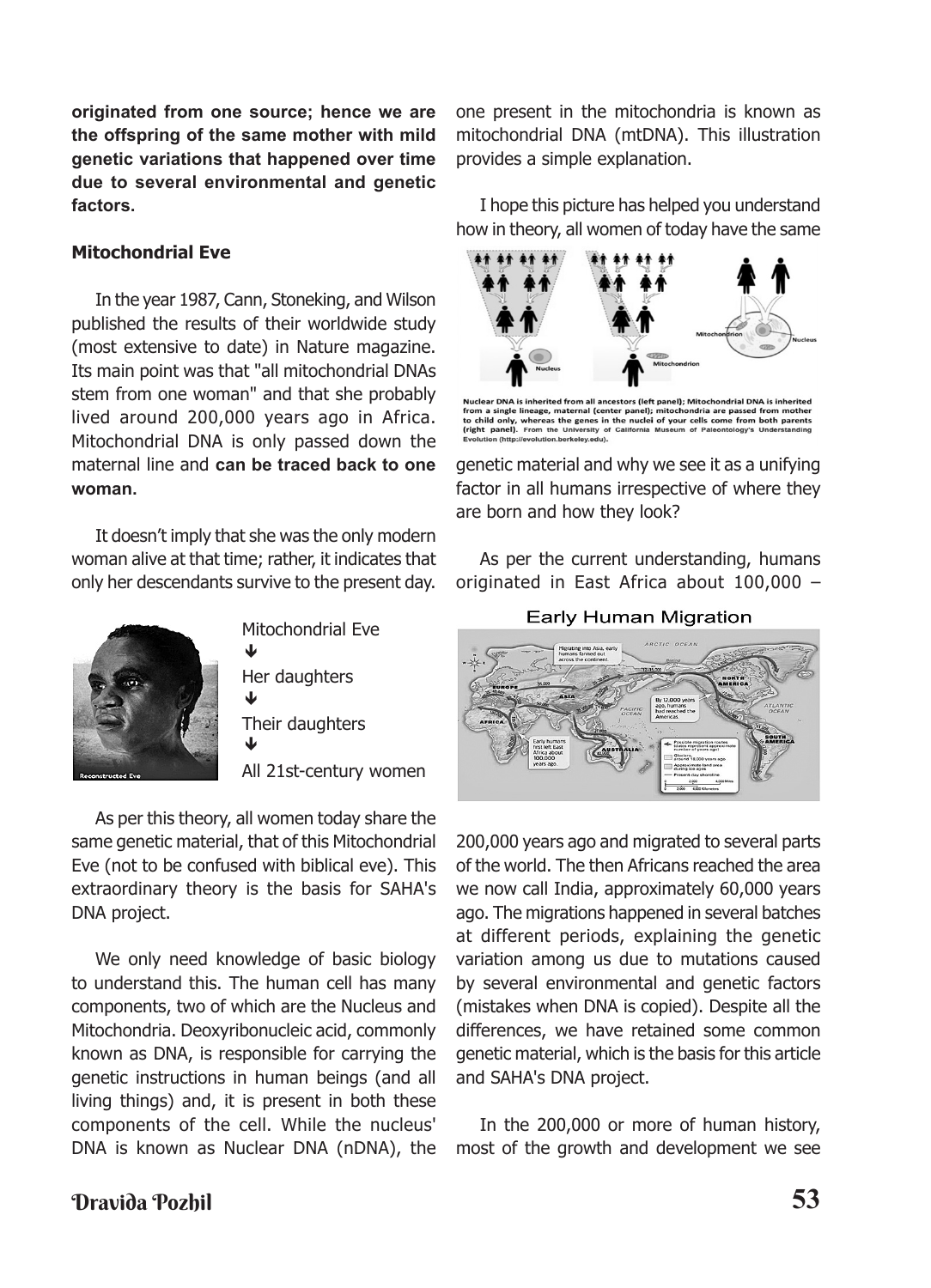today has taken place only in the last 10,000 yrs. We have gained an unbelievable amount of knowledge quickly, and while we did that, we have also divided ourselves in the name of race and religion. 'Manusmriti' is the reason for such division in an ancient religion we now refer to as Hinduism.

#### **Varna/Jāti/Caste Systems in India have been introduced only 2000 – 5000 Years Ago.**

people lived, whom they married and what they could do. To this day, only a particular caste of people are employed to do manual scavenging. To this day, young men and women are killed by their families for marrying outside their caste. To this day, many people will not accept food or water from a Dalit. Dalits are not allowed in most temples, and even the president of India was not spared from this humiliating practice. There is Dalit discrimination in educational institutions





One of the theories widely in circulation is that the Hindu god of creation, Brahma, created people from different parts of his body. Outside of this Hindu caste system were the 'achhoots' or the 'untouchables' now referred to as Dalits. It is shocking to know that there are 2000 castes and 25000 sub-castes today and castiesm is prevalent among all of them.

While many Hindus would argue with you that the caste system was the doing of the British, a brief look into the works of Dr. BR Ambedkar and the likes, we can easily understand that we had had this in practice for centuries before the British arrived in India. Caste dictated where in India and countries like the USA, where there is a significant migration of Indians. If we look in the newspapers, we will find news of lynching, rape, and murder of Dalits on a daily basis, and it is growing. As per the latest statistics, 10 Dalit women are raped everyday in India and these are only reported cases.This practice has gone on forever, but most are coming to understand the gravity of the situation because of social media. At the same time, some of us continue to deny caste-based oppression exists today.

While Dalit oppression is one aspect, the other is the constant fight of the so-called 'middle-upper' castes for supremacy. These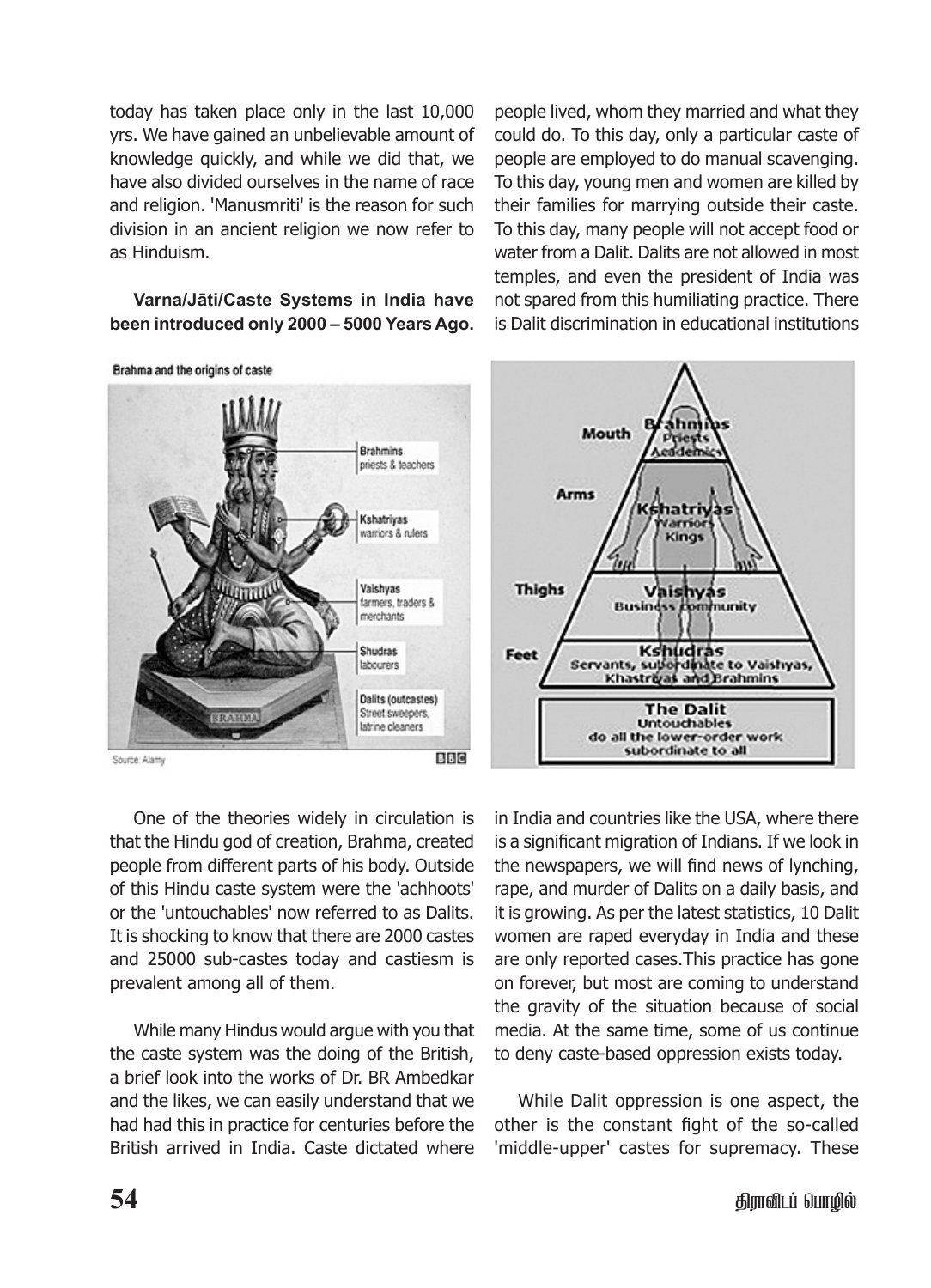former 'Shudras' who, with time were able to climb up the social ladder mainly by land possession, have eventually turned oppressors occupying most of the political scene. There are divisions and competition among these castes, with people of each caste trying to prove their uniqueness. There are people claiming that their blood cells have a particular discipline because of their caste or that their birth is blessed by the gods. One caste organization leader went on to say that God must be born in his caste. I came across one person who boasted that Periyar was from his caste. You will come across many ridiculous claims if you pay attention to what is going on in our current society. Some states have it worse than the others, and this practice has expanded to include Christian, Muslim, Sikh, Jain, and other religious communities. In the broad picture of all of us originating and migrating from Africa, it is illogical to let this caste practice continue. Progress is not only in the field of science, medicine, and technology; if, as a society, we do not become progressive in our thinking, we will forever remain a backward country and community.

#### **Is the system legal?**

*No, it is not. "Independent India's constitution banned discrimination based on caste, and, in an attempt to correct historical injustices and provide a level playing field to the traditionally disadvantaged, the authorities announced quotas in government jobs and educational institutions for scheduled castes and tribes, the lowest in the caste hierarchy, in 1950".(BBC).*

Dr. BR Ambedkar, born a Dalit who authored the Indian constitution, was instrumental in implementing the system of reservations for the oppresses classes. He has worked tirelessly for the annihilation of caste, which did not happen in his lifetime.

**Manusmriti** is widely regarded to be the most important and authoritative book on Hindu law and dating back to at least 1,000 years before Christ, "acknowledges and justifies the caste system as the basis of order and regularity of society." I would not be crossing the line to suggest that specific religious communities are trying to bring it back to its old glory while the fight for the caste system (current modified version) continues.

This caste-based segregation of people today, in its current form, is a barbaric and abhorrent practice with untouchability still being a part of it. No civilized society should be practicing it. It may be unthinkable to some people who have never faced oppression, but it is the reality of millions of oppressed Indians living in India and around the world. It has spread to every country where Indians migrated to and is currently one of the most rapidly progressing social stratification forms.

There are several theories on how these Jathi, Varna or Caste systems have evolved. There is no way to know that without extensive anthropological and genetic studies.

This author does not care about who started, when, or why they began this social stratification system but only about what it is doing to society today. The deep concern is about what it is doing to people, how it divides them, and how it oppresses some.

While many choose to be in denial of the oppression of the Dalits, most of us born in India are aware of the atrocities against Dalits and Adivasis (tribal people). (Instead of acknowledging and doing their bit to help the historically oppressed, quite a few are fighting to end reservations that were introduced only 70 years ago. I urge the readers to think about the rationality behind that argument. Two thousand years of oppression and 70 years of marginal help in the form of reservation. There should be no contest. Well, that

## Dravida Pozhil **55**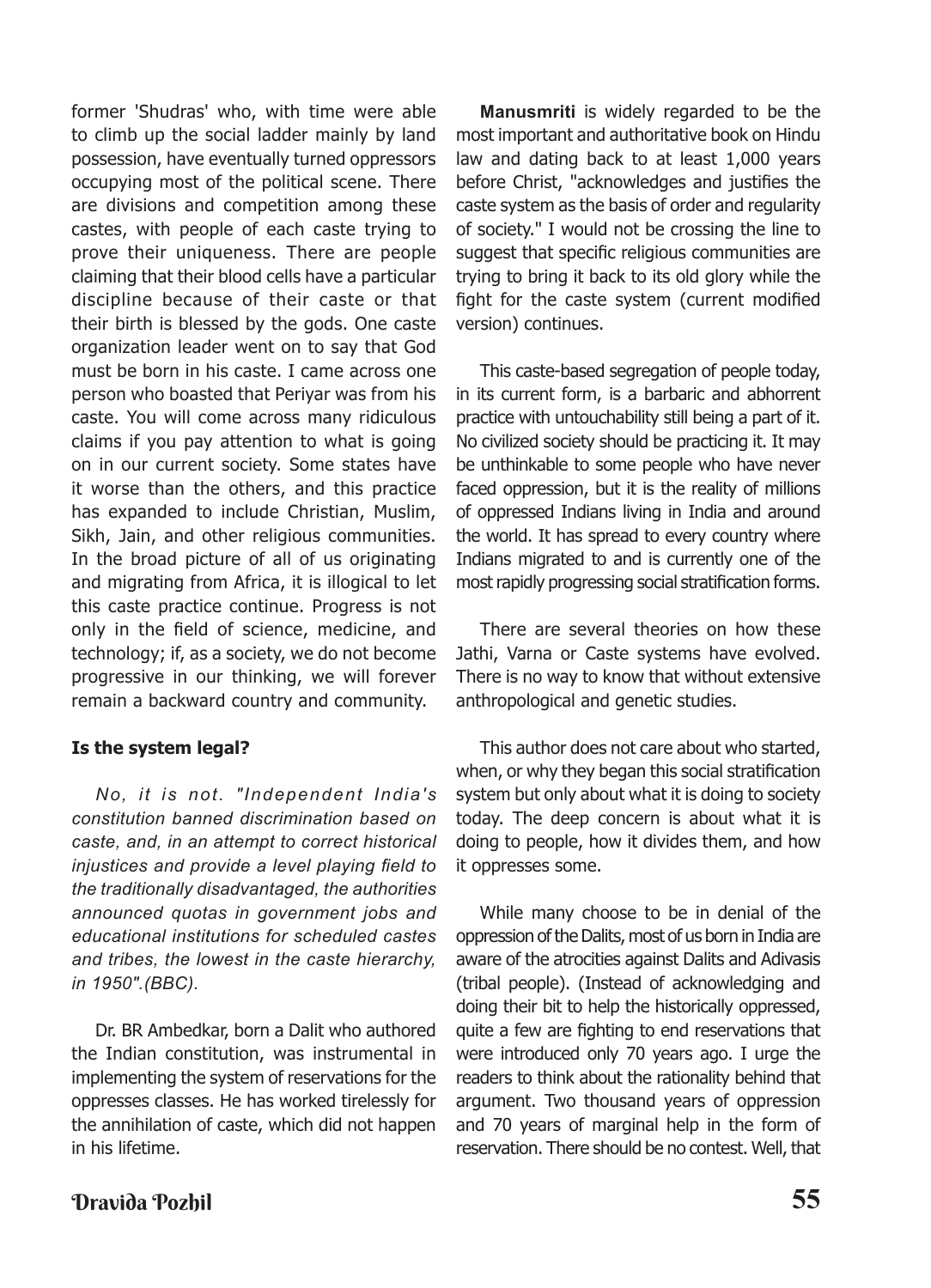is a topic for another article. Please find the images that show the current statistics of Dalit atrocities at the bottom of this article.

What I propose through this article and what our organization intends to do is to conduct extensive mtDNA testing of females of our society from different walks of life, belonging to different castes, socio-economic backgrounds and trace their mitochondrial DNA as far back as possible to prove that we all share the same genetic material. We want to announce to people on a public platform that we are the children of the same mother.

Is it wishful thinking? Is it going to be too hard to achieve? Will there be resistance from specific caste communities? Yes, most likely, all of these questions have the same answer, YES. We have brilliant scientists in genetics who have previously done some similar work; the difference is that we have better technology available to us today. We will need financial resources to pay to the institutes to conduct the testing. We will need many volunteers to enroll. Even if we succeed in achieving this difficult task, will it bring any change in people? If it does, will it be a lasting one? Those are valid questions, and we won't know the answers until we get there.

One might wonder what makes us even think of attempting this near-impossible task knowing that greats like. Dr. Ambedkar and Periyar could not achieve the annihilation of caste in their lifetime? Our audacity comes from our confidence in science, the genetic advancement we have acquired, which was not available to those great activists.

We also hope that the word would reach all science enthusiasts who will directly or indirectly support this venture. I want to acknowledge Dr. Ajay Potluri, who proposed this idea to me while venting my frustration over the caste system. My colleagues and I at SAHA took over his core idea to become our adventurous project. We await the chance for implementation soon.

### **Bibliography**

- Tierney J. **The search for Adam and Eve: Scientists explore a controversial theory about Man's origins.** *Newsweek* 111 (Jan. 11, 1988): 46-52.
- Stephen Oppenheimer. *The Real Eve: Modern Man's Journey Out of Africa.* Carroll & Graf, New York, NY, 2004.
- Theoretical Population Biology. Journal June, 2010
- **External links**
- **• What, if anything, is a Mitochondrial Eve?,** an essay by Krishna Kunchithapadam
- **• Are we all descended from a common female ancestor?** by Josh Clark, How Stuff Works, 14 January 2008.
- **• "Adam," "Eve," and why they never got married** Blog post by Mike Dunford
- **• Mitochondrial Eve and Y-chromosomal Adam diagrams**
- **• Y and mtDNA are not Adam and Eve: Part 1** - by Melissa Wilson Sayres, Mathbionerdblog, 6 August 2013.
- **• Y and mtDNA are not Adam and Eve: Part 2 - What it means to be the Most Recent Common Ancestor** by Melissa Wilson Sayres, Mathbionerd blog, 8 August 2013.